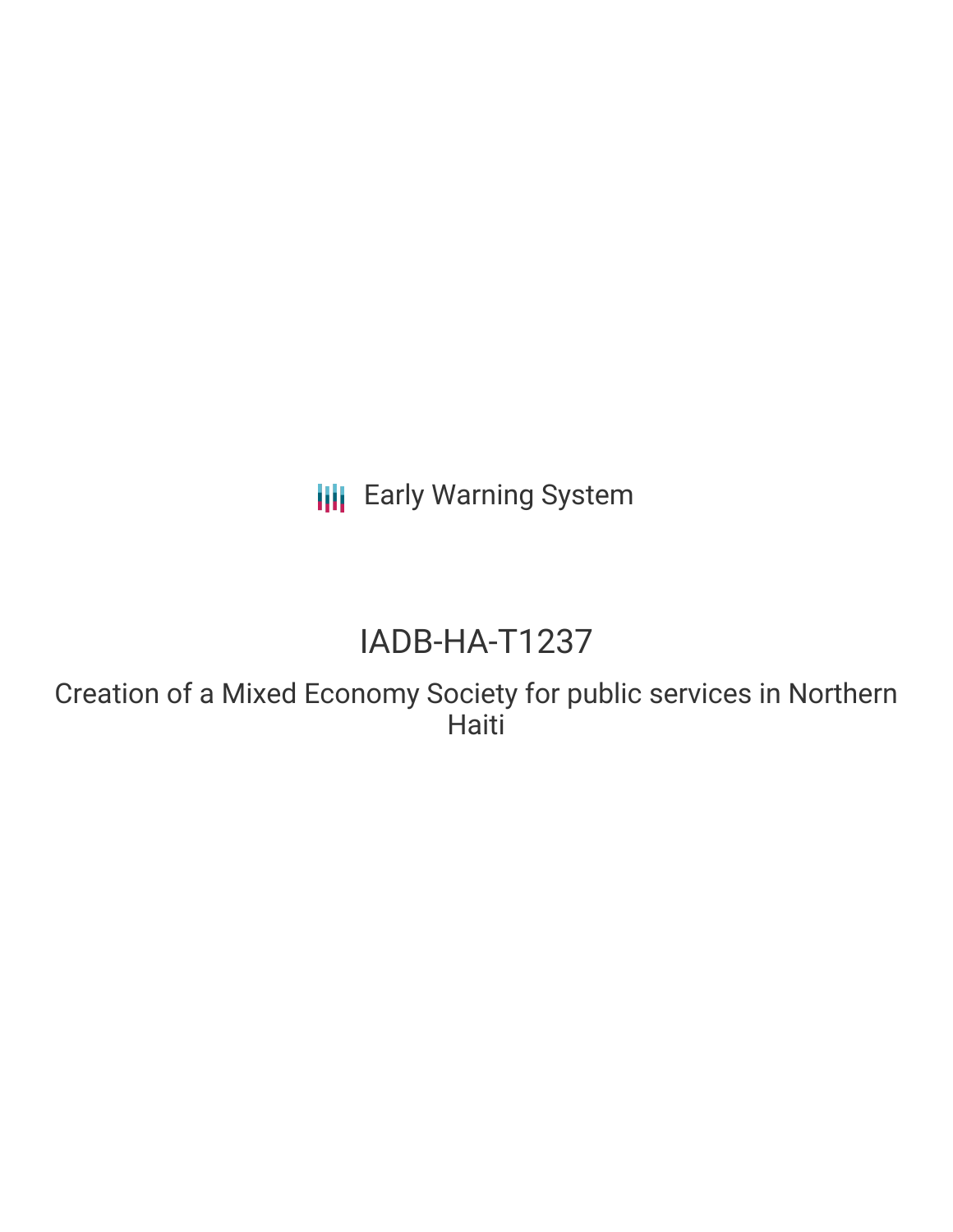

## Early Warning System Creation of a Mixed Economy Society for public services in Northern Haiti

### **Quick Facts**

| <b>Countries</b>               | Haiti                                  |
|--------------------------------|----------------------------------------|
| <b>Financial Institutions</b>  | Inter-American Development Bank (IADB) |
| <b>Status</b>                  | Approved                               |
| <b>Bank Risk Rating</b>        |                                        |
| <b>Sectors</b>                 | Water and Sanitation                   |
| <b>Investment Amount (USD)</b> | $$0.45$ million                        |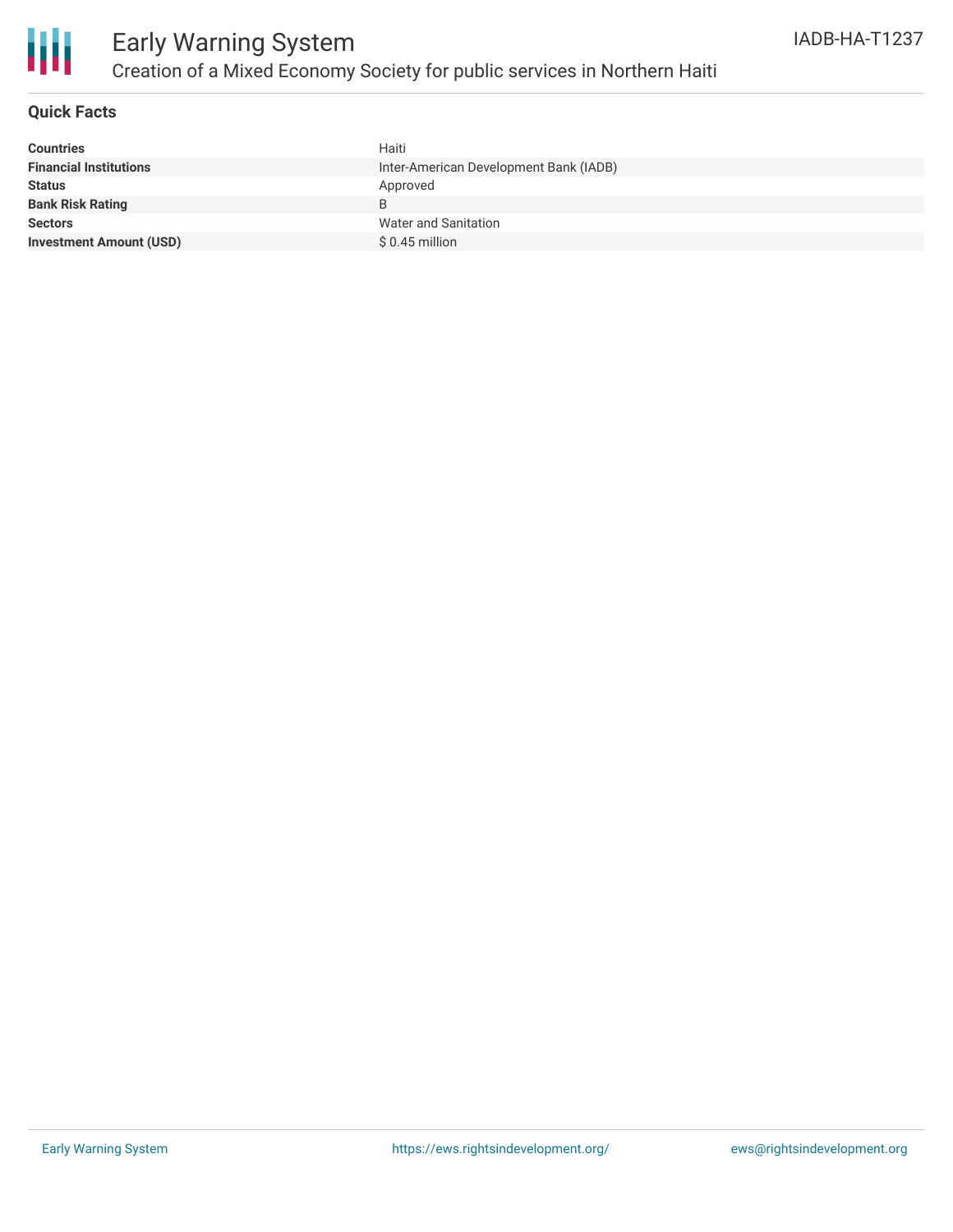

### **Project Description**

According to the IDB website, this project will support the sustainability of the management of public services in Northern Haiti through the formation of a Mixed Anonymous Society (SAM), which will provide drinking water and sanitation through a publicprivate participation.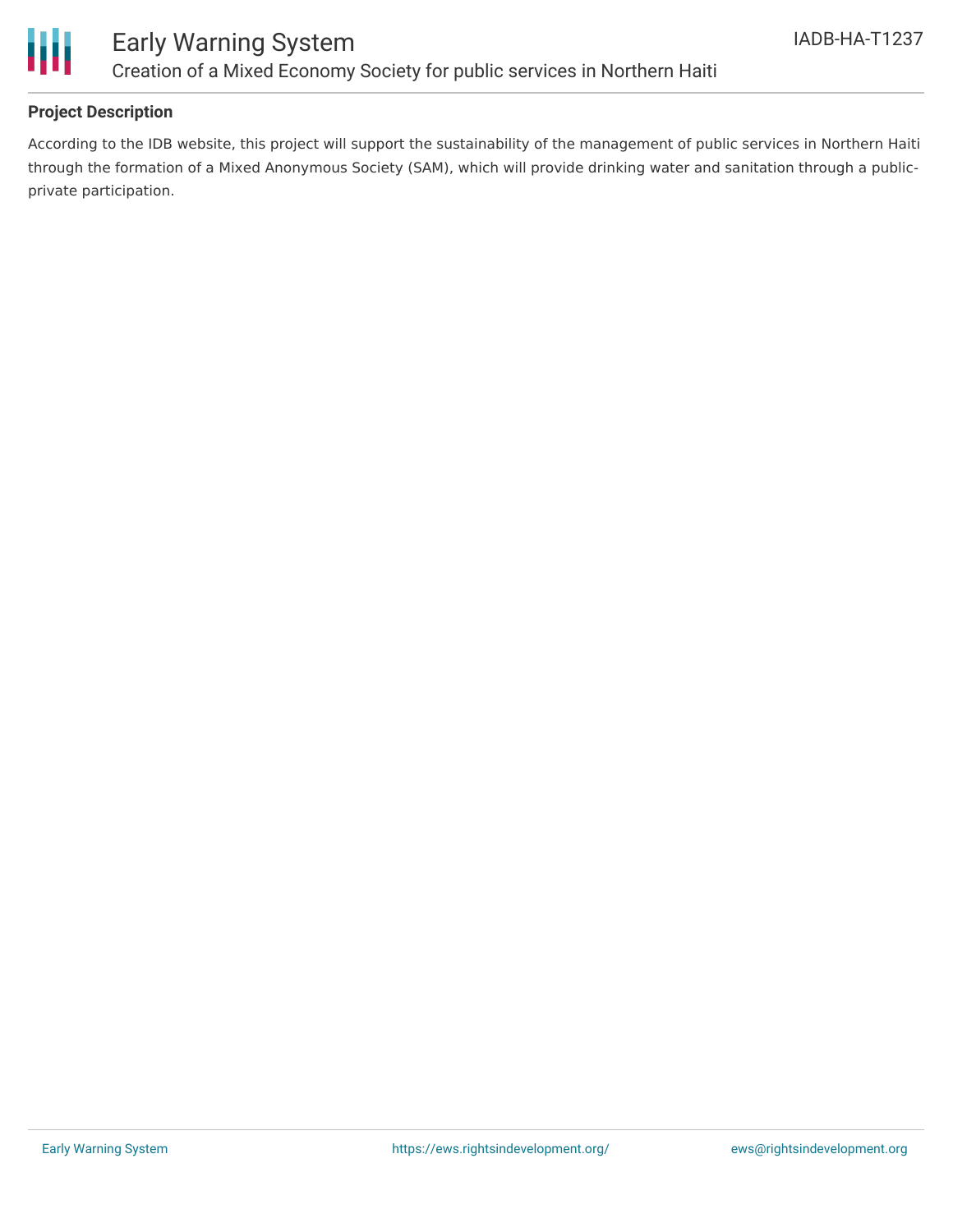

## Early Warning System Creation of a Mixed Economy Society for public services in Northern Haiti

### **Investment Description**

• Inter-American Development Bank (IADB)